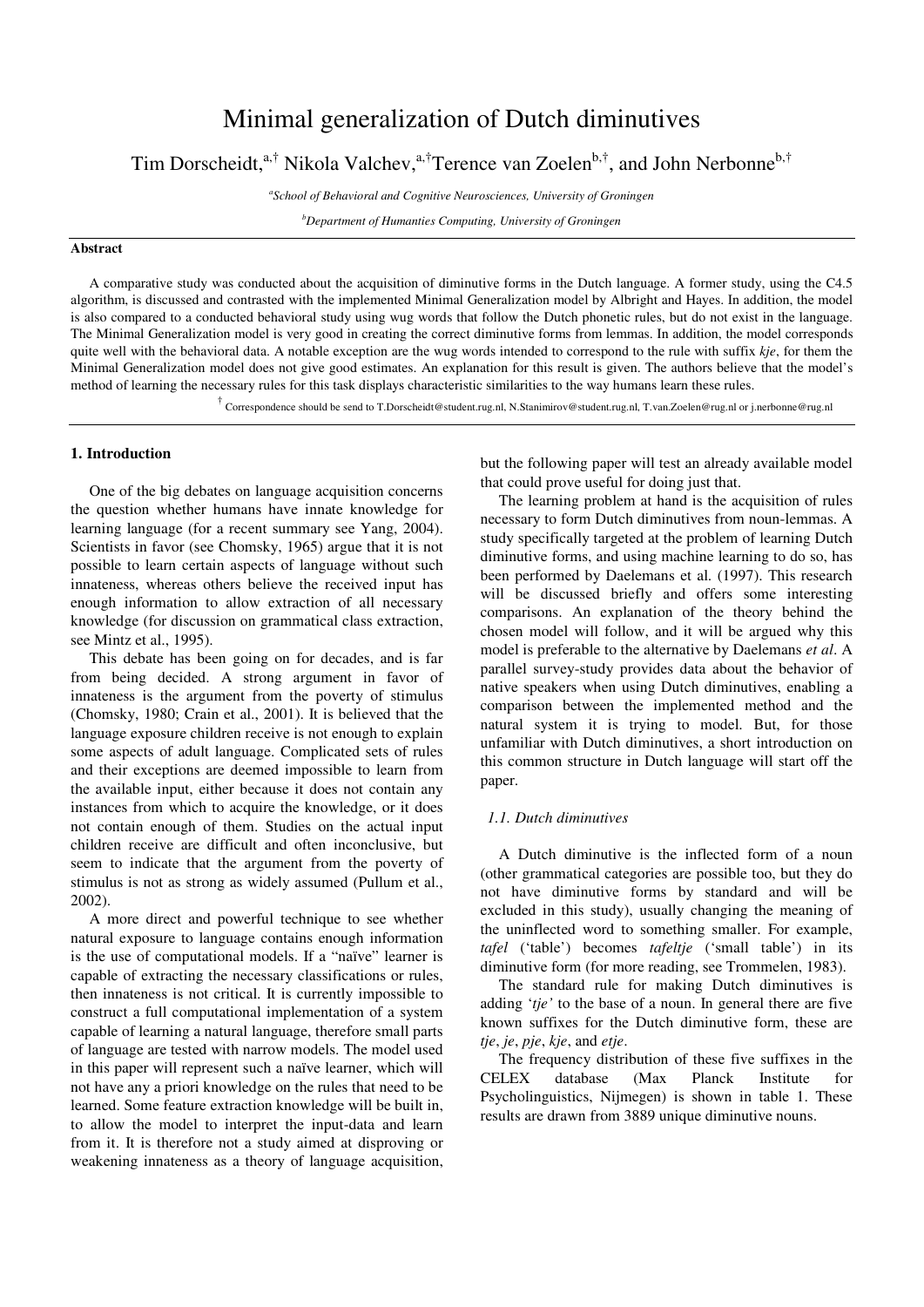| <b>tjə</b>   | 1879 | 48.3 |
|--------------|------|------|
| $\mathsf{a}$ | 1452 | 37.3 |
| pi           | 102  | 2.6  |
| [kjə]        | 76   | 1.9  |
| [ətjə]       | 370  | 9.5  |
| Exceptions   | 10   | በ 2  |

Table 1. Frequency per diminutive form.

To give a quick introduction to the known phonological rules for diminutive forming, we list the general rules found by the machine learning application used by Daelemans et al. (1997) in their study:

- [ja] is used after an obstruent like [pppja] ('small doll').
- [pjə] is used after a long vowel, diphthong or schwa, followed by  $[m]$ , like in  $[be'zampja]$  ('small broom'). [pjə] is also used after a short vowel followed by a liquid ( $[r]$  or  $[l]$ ) plus  $[m]$ .
- [ətjə] is used after a nasal  $([m], [n]$  or  $[p])$  or the liquid [1] preceded by a short vowel (as in: [roːman-ətjə]

('short novel'), [bal-atja] ('small ball')). This diminutive ending is also added after monosyllabic words with a final [r] that is preceded by a short vowel like in ([bar]).

• [kja] is used in multisyllabic words ending in [IJ] (like [koːnɪŋ]) if the stress is on the penultimate syllable, like

in [solderm-kja] ('small pieces soldered together'). The rule is competes strongly with the rule for [ətjə], for example in words like [leːrlɪŋ] ('student') en [tweːlɪŋ]  $('twin'), which are both ending on [atja].$ 

[tjə] is the default rule if none of the above apply.

Some words can have more than one suffix. For a more detailed discussion on this topic, see Daelemans et al. (1997). This paper only discusses some of these rules. The general rule for words having two syllables is: if they contain a short vowel, and the first syllable is stressed, and the second syllable has a nasal or a liquid [l], then the following rules can be applied:

- If a word ends on  $[n]$  or  $[i]$ ;  $[t]$  and  $[3t]$  are both possible.
- If a word ends on  $[m]$ ;  $[pj\partial]$  and  $[\dot{\sigma}j\partial]$  are both possible.
- If a word ends on  $[\eta]$ ;  $[k]$  and  $[\alpha\text{ }]$  are both possible. For monosyllabic words, the following rules apply for multiple diminutive suffixes:
- If a word ends on [p] [b] or  $[y]$ , [ətjə] and [tjə] are both possible.
- If a word ends in a long vowel followed by a sonorant after  $[m]$ ,  $[tj\partial]$  and  $[\dot{\sigma}tj\partial]$  are both possible.

### *1.2. Dutch diminutive learning by C4.5*

A study by Daelemans et al. (1997) on Dutch diminutives applied the C4.5 algorithm. C4.5 is a descendant of the program ID3 (Quinlan, 1987). It can perform a classification task on attribute-valued objects (the data) by supervised learning, which means that the categories must have been established beforehand. The classes must have been designed in a way that every single case can be assigned to only one specific class.

The C4.5 program generates a decision tree with leaves and decision nodes. Every leaf corresponds to a class and a decision node specifies some test on a single attribute of an object. Every outcome of the test leads to a one branch in the sub tree.

As explained by Quinlan (1987), the learning algorithm starts by receiving a collection of attributed objects with an pre-assigned class as input. In Daelemans' case the objects were diminutive forms attributed with phonological features, and each object was assigned to the correct diminutive suffix as its class. With this the algorithm is able to construct a decision tree with leaf nodes and decision nodes with the provided information.

The building process and positioning of the nodes in the tree is done by calculating the minimal description length (Quinlan, 1989), which is done by choosing the best rules on the basis of the attributes. The construction of the tree is performed by applying a recursive method, which is included in appendix A.

Once the tree is constructed, the readability of the tree can be improved by pruning the obtained rules (appendix A). The rules are then converted into a readable table where the rules are sorted in a logical order, after which the algorithm can be tested on new input forms.

# *1.3. Dutch diminutive learning by minimal generalization*

Numerous applications of machine learning algorithms can be found in the area of natural or artificial language learning. The studies can include or lack initial bias and can be based on human learning methods or not. Humaninspired methods benefit from plausibility, but it is far from clear how humans learn in general or linguistically. The previously described C4.5 cannot be considered a correct approximation of the actual human learning of the Dutch diminutive forms. It needs to have all its classes predefined, and such specific knowledge is unlikely to be innate. In addition, the enormous overhead requirements make the algorithm an even more implausible explanation of the technique used by humans. Storing all possible nodes and trying out numerous new nodes on the basis of high entropy for each and every new input is also unlikely at best, not to mention the regular pruning necessary to keep the decisiontree efficient.

There has been a recent addition to the field of learning algorithms, based on presumed human intuitive and/or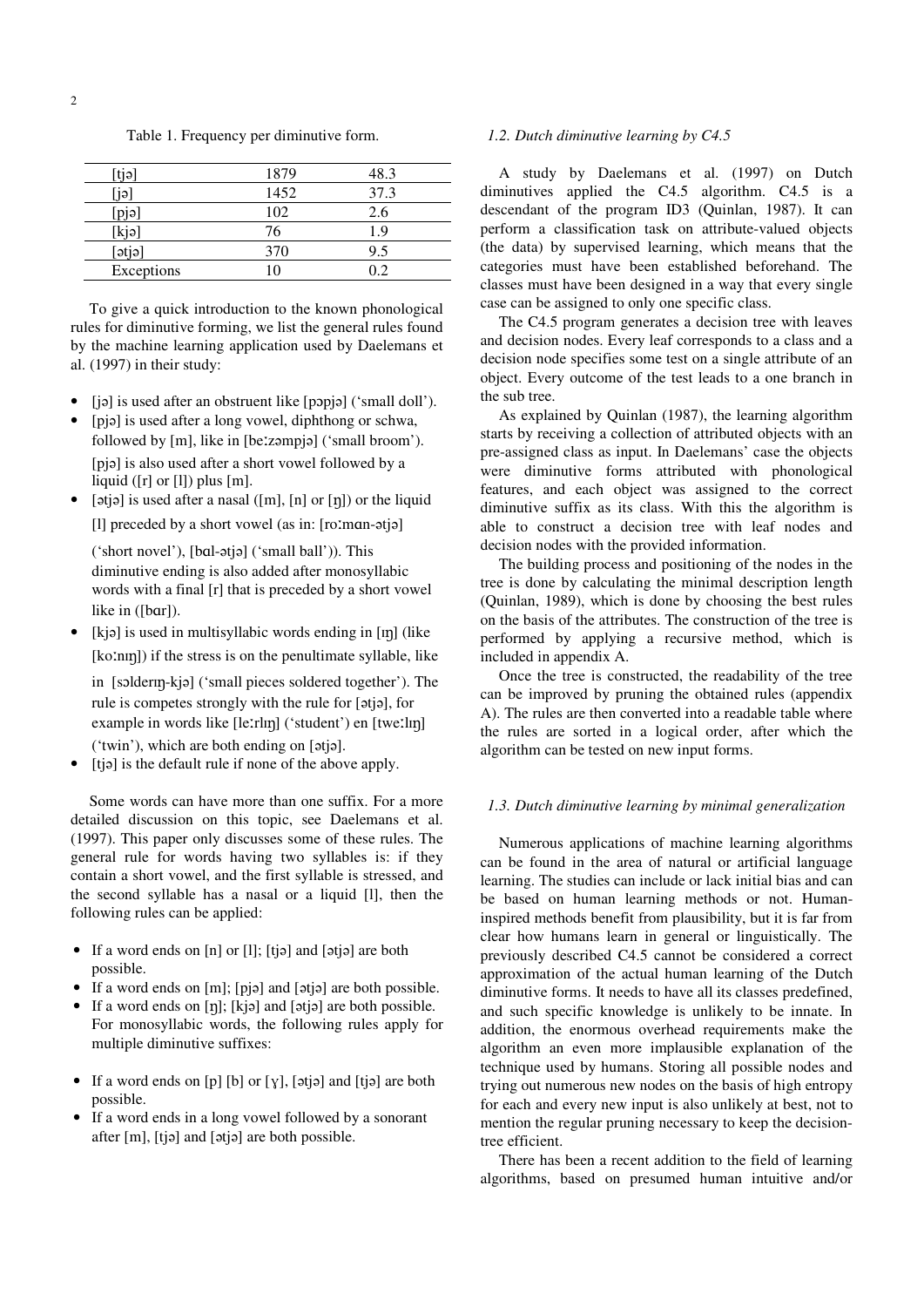stochastic learning. Minimal generalization is an implementation based on three human inspired criteria, with the goal of mimicking human learning of phonological and morphological rules in a natural language (Albright & Hayes, 2002). The first criterion is the generation of complete output forms. The model should be capable of giving a genuine answer as a human would be expected to give, and not an abstract classification. Secondly, if possible, the model should give more than one answer with an estimate of its appropriateness, for humans can typically provide multiple answers as well and say how good they are. The third criterion is the possibility for a model to pick up variations in language patterns on a detailed level of distinction. When generalizing rules (this will be explained shortly) the model should note small irregularities and learn these as well, in the same way humans are capable of learning small variations on common language constructs as exceptions.

The developers of minimal generalization learning deem these criteria necessary in order to begin mimicking the way a human learns to generalize rules for a language. The advantages in comparison to an algorithm such as C4.5 are not only in the way it mimics humans better. The overhead is reduced because the minimal generalization learner (MGL) has a constant pruning capacity by way of statistically tracking the applicability of each rule (more on this later). Furthermore, by having competing generalized rules that generate multiple guesses the model is kept flexible and capable of continuous adjustment to the training input. A short explanation of how the model works will make matters more clear, but for a detailed inquiry into its workings, please read Albright & Hayes 2002 or 2003.

The algorithm starts by receiving pairs of pre- and postprocessed forms of input, usually a lemma and its derived form (for instance English past tense inflection (Albright & Hayes, 2002 and 2003)), both of them encoded in the corresponding phonetic form. For each of the forms the model needs to know the salient phonetic features, which is the minimal available information on which (presumably) humans too can base their learning. These features enable the model to note all the changes that take place within pairs, on the basis of which the model can then start to form generalizations. Applying MGL to diminutive forms, here is an example for the Dutch nouns *roos* ('rose') and *kaas* ('cheese').

(1) 
$$
\emptyset \rightarrow j \rightarrow / \# r
$$
 o:  $s_{-} \#$   
 $\emptyset \rightarrow j \rightarrow / \# k$  a:  $s_{-} \#$ 

These rules (1) show that the model simply learned to add *je* ([ja]) after the lemma in order to get the correct diminutive form, which was the minimal change observable (from nothing, to *je*).

These initial learning steps enable the model to learn for each pair the minimal change between the lemma and its derivative. However, it would be pointless to only remember this for all input pairs. The model is therefore equipped with further generalization capacities. When

receiving the input for *kaas* after *roos* it will not immediately create the rule mentioned in (1), but first try to apply already existing rules. With only the rule expecting *roos* as a lemma it will fail, but it can generalize if there are common features, leading to a new rule (2).

$$
\begin{array}{c}\n(2) \\
\varphi \rightarrow j \Rightarrow / X \left[ \begin{array}{c}\n+syllabic \\
+voiced \\
-tense\n\end{array} \right] \, s_-\# \\
\end{array}
$$

This rule is a generalization of the two earlier mentioned word-based rules. This rule will add [ja] after a word when it starts with a generic X (any set of phonemes), followed by a phoneme that has the minimally shared features of *o* and *a* (not all shared features are listed) and finally the *s* which is shared by both lemmas.

With many pairs of input, the model is capable of searching for such phonetic regularities in the changes made between pre- and post-processed training forms. It will create new rules that generalize with a minimum of common features. It is therefore called minimum generalization, and it is this kind of rule-forming that forms the basis of the model. With each new input pair, it searches whether it fits an already made rule, and if not, it copies the most appropriate rule to create a new one that does encompass this new occurrence. But, it does not remove the old rule, and this is an important part of the learning algorithm. The new rule is not necessarily more generally applicable, since the new input-form could be an exception. All rules need to defend their applicability by keeping track of their hits (the number of times the rule could create a correct output form) and their scope (the number of times the rule was applicable). These hits and scope are used to calculate reliability (hits/scope) and confidence (an adjusted reliability, taking absolute score into account, so that for instance 98% correct guesses for a scope of 500 gets a higher confidence then 100% correct for a scope of 2, see Mikheev, 1997). With this reliability or confidence, all applicable rules compete to generate output.

The model is now capable of constantly generating further generalizations on the basis of phonetic features in the input. It penalizes rules which generate incorrect output forms, increasing their scope without a hit (lowering reliability), as well as rules which do not generate output at all, failing to increase their scope (keeping confidence low).

One of the elegant behaviors expressed in this model is its indiscriminate attitude towards regular and irregular forms. The model will generate generalizations wherever it can and more regular forms will naturally lead to rules with a larger scope, but irregular forms will have their own specific similarities that enable the creation of a rule with a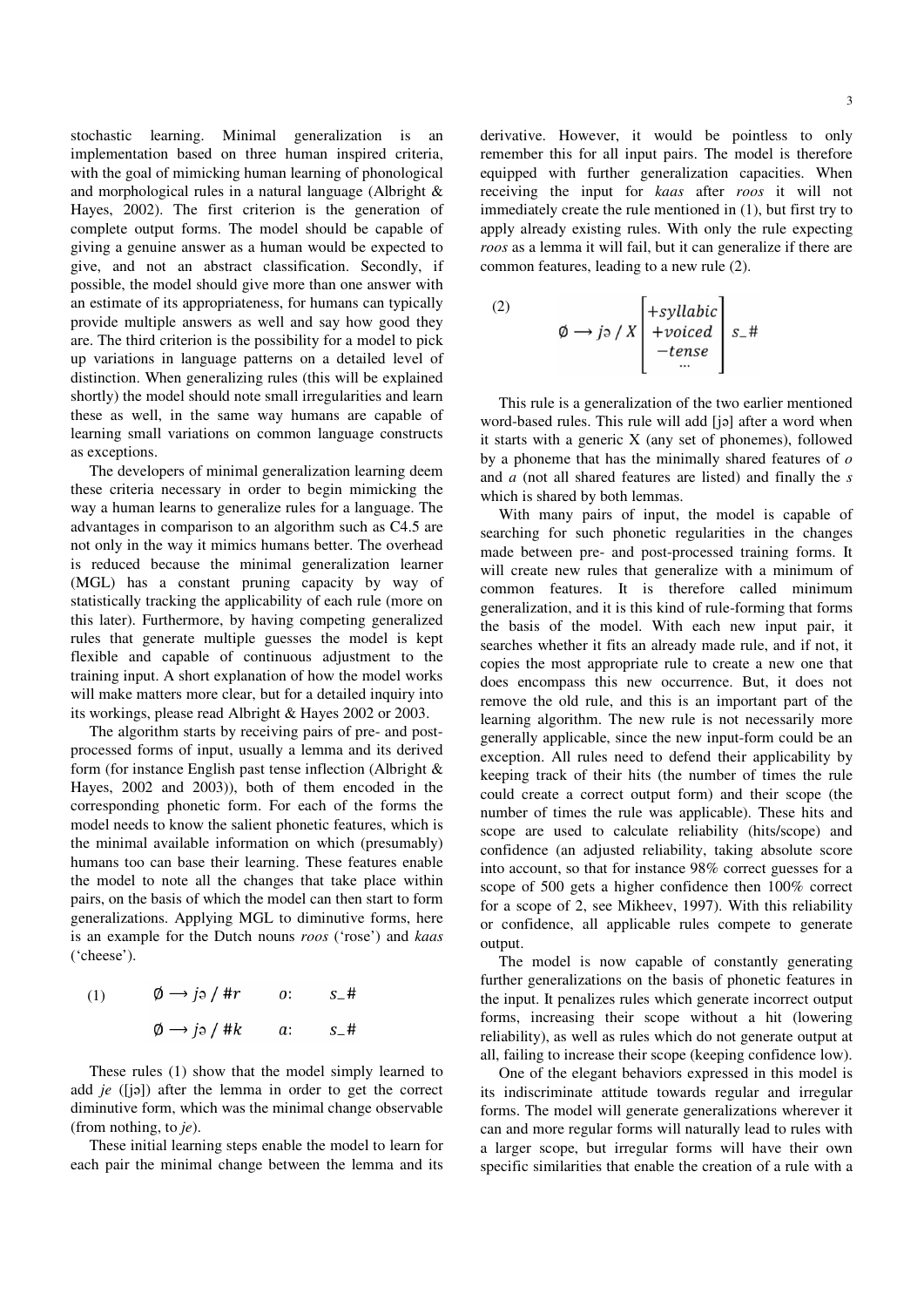high hit to scope ratio (the most exceptional cases having 1 hit to a scope of 1). Albright and Hayes claim that humans learn in a similar fashion, not making a fundamental distinction between regular and irregular forms, but only a generalization with a different scope.

The strong claim is that the MGL is capable of learning as humans do, intuitively and stochastically. This, in contrast to C4.5, is why it has become this study's model of choice to apply to Dutch diminutive learning. The model will receive Dutch word pairs of matching lemma and diminutive form, and hopefully learn to form the correct generalizations, whether of regular or irregular form.

#### **2. Hypothesis**

The C4.5 learner used by Daelemans et al. (1997) is making use of *a priori* knowledge about the domain of the language learning problem to apply the proper rule to the encountered examples. In the case of Daelemans's study the five grammatical Dutch diminutive categories were coded beforehand. In contrast the minimal generalization learner used by Albright and Hayes (2002) can perform a learning task without any domain specific categorical knowledge. With the minimal generalization learner it is possible to test the hypothesis that grammatical forms can be learned without prior knowledge of the formal rules of language.

To test the hypothesis, the outcomes of the minimal generalization learner can be compared with the results from the C4.5 learner and the behavioral data. If a correlation with the behavioral data can be found, the learner would seem to behave humanlike in applying language rules. We expect that the MGL will provide an equal rate of correct answers as the C4.5, indicating that the previous introduction of the grammatical classes is not needed for the production of the right answer.

#### **3. Behavioral study**

In order to be able to validate the predictions of the model, the same testing conditions were used for the MGL and proficient Dutch speakers. An unbiased way of testing people's way of forming the diminutive form of a substantive is using 'wug words'. Wug words are invented words that do not exist in a specific natural language, but do follow the phonetic rules of that language. For this test a set of 25 wug words was created in a way that for each of the five rules identified by Daelemans et al. (1997) there were applicable to five wug words. In this way it was possible to select the preferred form for the native Dutch speakers and to compare it with the most confident (the one that has highest confidence score) according to the Minimal Generalization Learner.

#### *3.1. Method*

Wug words were created using a program that uses the CELEX corpora and the phonotactic rules of the Dutch language in order to create strings of readable letters that are not actual words (for details on the program, see Duyck et al., 2004). A total of 128 wug words were created with 3, 5 and 6 letters. From them 25 were selected for the study (see table 2 for a list) on the basis of similarity to real Dutch words. The questionnaire consisted of 125 questions corresponding to all five possible forms of each wug word. Participants were required to give their confidence rating ("How well does this form sound to you?") on a scale from 1 to 7. The questionnaire was completed by students at the University of Groningen on a voluntary basis (for an example of the questionnaire see Appendix B)

#### *3.2. Participants*

35 students from the University of Groningen participated in the study: 20 females and 15 males. Participants' age ranged from 18 to 29 years (Mean = 20.4,  $SD = 2.24$ ).

#### *3.3. Results and Discussion*

The ratings were analyzed to determine the discriminability between the diminutive forms. For each wug word a five level ANOVA was computed comparing the mean ratings for each of the five forms (See table 2).

The results showed that people do discriminate between the various diminutive forms for all but 7 of the wug words, for which there were two equally preferred diminutive forms.

# **4. The Minimal Generalization Learner**

In this section the implementation of MGL will be briefly explained, and tested on CELEX-data and the wug words used in the behavioral test. The results will be discussed and a short comparison with the results of C4.5 will follow.

#### *4.1. Method*

The minimal generalization learner is this paper's model of choice for the diminutive learning problem. Its application is made possible by using Albright and Hayes' own Java code, generously supplied by the authors themselves. This MGL-program is capable of using a file as its input-source, and another file for determining which feature each phoneme has. The contents of the featuretranslation file and a small part of the input-file are seen in Appendix C (appendix will be included in the full paper).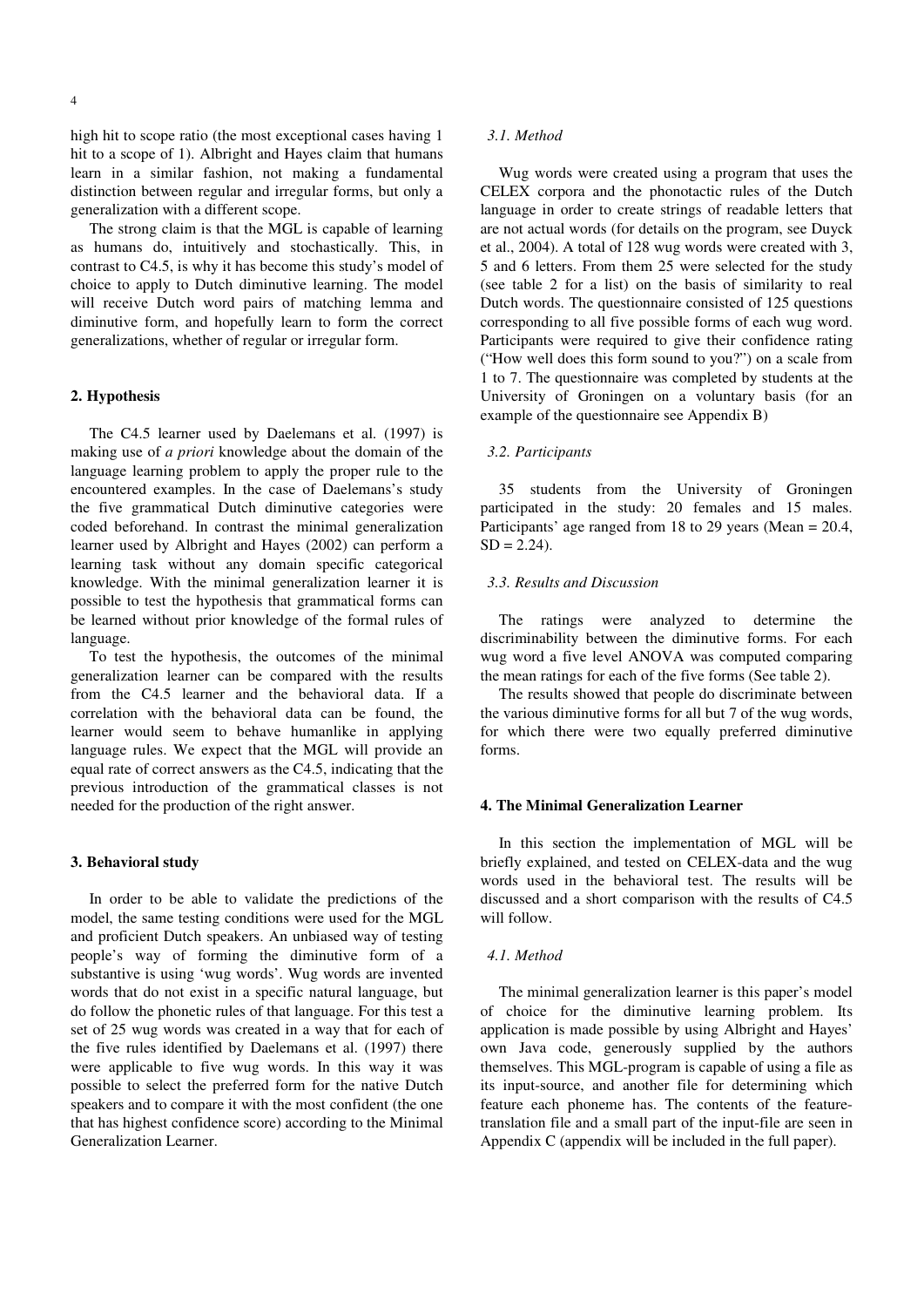| Wug word   | <b>Phonetic form</b> | <b>ANOVA</b>                              | <b>Preferred</b><br>diminutive<br>forms | <b>MGL highest</b><br>confidence | <b>MGL highest</b><br>reliability |
|------------|----------------------|-------------------------------------------|-----------------------------------------|----------------------------------|-----------------------------------|
|            |                      | $F(4, 170) = 25.28$ ;<br>p<0.01           | tje                                     | tje (0.91)                       | tje $(1)$                         |
| Bjarn      | bjarn                |                                           |                                         |                                  |                                   |
| Kwolm      | kvolm                | $F(4, 170) = 40.38;$<br>p<0.01            | pje                                     | pje (0.96)                       | pje(1)                            |
| Teppam     | tepam                | $\sqrt{F(4,170)} = 46$ ; p<0.01           | etje pje                                |                                  |                                   |
| Kerneung   | kernø:ŋ              | $F(4, 170) = 10.73;$<br>p<0.01            | kje etje                                | tje (0.65)                       | tje (0.78)                        |
| Kjornang   | kjornan              | $F(4, 170) = 40.36;$<br>p<0.01            | etje kje                                | etje (0.9)                       | $e$ tje $(1)$                     |
| Tuiem      | tœyɛm                | $F(4, 170) = 32.48;$<br>p<0.01            | pje etje                                | etje (0.85)                      | etje(1)                           |
| Keloem     | kalum                | $\overline{F(4,170)=51.05}$ ;<br>p<0.01   | etje pje                                | tje (0.65)                       | tje (0.78)                        |
| Augeng     | <b>AUXED</b>         | $\overline{F(4,170)} = 30.87;$<br>p<0.01  | etje kje                                | tje (0.65)                       | tje (0.78)                        |
| Sterm      | sterm                | $\sqrt{F(4,170)} = 35.04$ ;<br>p<0.01     | pje                                     | pje (0.96)                       | pje(1)                            |
| Jollang    | jolan                | $\sqrt{F(4,170)} = 40.65$ ;<br>p<0.01     | etje                                    | etje (0.9)                       | etje(1)                           |
| Beklo      | bəklo:               | $\overline{F(4,170)} = 28.43$ ;<br>p<0.01 | tje                                     | tje (0.96)                       | tje (0.98)                        |
| Nugerg     | nYY                  | $\sqrt{F(4,170)} = 18.04;$<br>p<0.01      | je                                      | je (0.92)                        | je (0.95)                         |
| Pliekung   | plikuŋ               | $F(4, 170) = 27.23$ ;<br>p<0.01           | etje                                    | tje (0.65)                       | tje (0.78)                        |
| Yramp      | $s$ iramp            | $F(4, 170) = 24.82;$<br>p<0.01            | pje                                     | pje (0.91)                       | pje(1)                            |
| Tjerpvlirm | tjerpvlIrm           | $\overline{F(4,170)} = 18.57;$<br>p<0.01  | pje                                     | pje (0.96)                       | pje(1)                            |
| Pamuguls   | pa:mYyuls            | $F(4, 170) = 15.74;$<br>p<0.01            | je                                      | je (0.98)                        | je (1)                            |
| Rekstolm   | rekstolm             | $F(4, 170)=31.67;$<br>p<0.01              | pje                                     | pje (0.96)                       | pje (1)                           |
| Vaaft      | va:ft                | $F(4, 170)=47.31;$<br>p<0.01              | je                                      | tje (0.99)                       | tje $(1)$                         |
| Kanneil    | kansil               | $F(4,170)=24.83;$<br>p<0.01               | tje                                     | tje (0.93)                       | tje $(1)$                         |
| Pailigoer  | pailiyur             | $\sqrt{F(4,170)} = 24.14;$<br>p<0.01      | etje                                    | etje (0.93)                      | etje (0.97)                       |
| Krihl      | krIl                 | $\sqrt{F(4,170)} = 17.92$ ;<br>p<0.01     | je                                      | etje (0.94)                      | etje(1)                           |
| Padelm     | pa:dɛlm              | $\overline{F(4,170)} = 35.87;$<br>p<0.01  | pje                                     | pje (0.96)                       | pje (1)                           |
| Gemonk     | Xamonk               | $F(4,170)=21.74;$<br>p<0.01               | kje                                     | kje (1)                          | kje (1)                           |
| Konang     | ko:naŋ               | $\sqrt{F(4,170)} = 23.13$ ;<br>p<0.01     | etje kje                                | etje (0.9)                       | $e$ tje $(1)$                     |
| Quinsel    | kvInsel              | $\sqrt{F(4,170)} = 22.09$ ;<br>p<0.01     | tje etje                                | tje (0.99)                       | tje $(1)$                         |

Table 2. A list of all 25 wug-words and the behavioral survey results. For each wug-word an one factor ANOVA was calculated with suffix as a 5 level independent factor. The table shows the preferred suffix for *the behaviour data and the highest confidence and reliability suffix from the MGL.*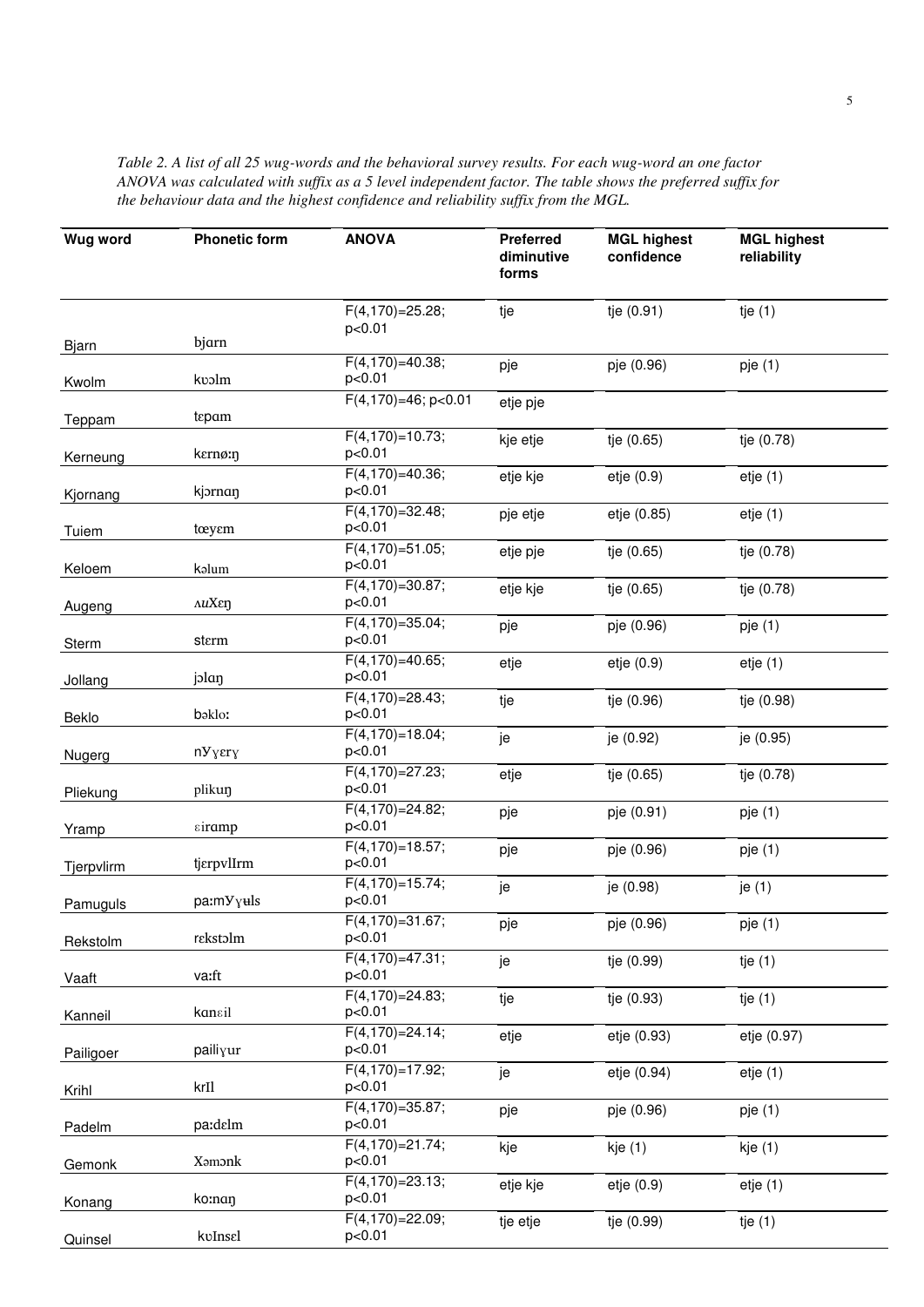# *4.2. Testing the MGL with CELEX-data*

# *4.2.1. Introduction to CELEX*

CELEX was founded in Nijmegen in 1986 under supervision of several Dutch-based research centers, most notably the Max Planck Institute for Psycholinguistics in Nijmegen. The project came to an end in 2001. The data is still available on CDROM and through a web interface. The database contains orthographic, phonological, morphological, syntactic and frequency properties of Dutch, English and German lemmas. For the Dutch language the database contained (in 1990), 381.292 Dutch word-forms, corresponding to 124.136 lemmas.

# *4.2.2. Obtaining the diminutive forms from CELEX*

For this experiment we used the web based CELEX database. We abstracted 3869 Dutch Diminutive forms from it.

Table 3. Example input training data for the  $MGL<sup>1</sup>$ 

| Stem      | $Stem + Dim.$ | Freq. | Stem     | $Stem + Dim.$ |
|-----------|---------------|-------|----------|---------------|
| mayə'zεin | maya'zεintja  |       | magazijn | magazijntje   |
| 'ze:rais  | ze:raisja     |       | zeereis  | zeereisje     |
| atal'je:  | atal'je:tja   |       | atelier  | ateliertje    |
| we:va'rai | we:va'raitja  |       | weverij  | weverijtje    |

The data in table 3 is used as training input for the minimal generalization learner. The first column is the stem in the phonological notation and the second column is the Dutch diminutive form. The third column is the frequency of the word form in the corpus from which the CELEX database is abstracted. The last two columns are the words in normal Dutch writing and primarily used as annotation of the data.

As already explained in a previous chapter, the MGL learns by using input pairs, in this case CELEX lemmadiminutive pairs. The program then uses the feature-file to derive phonetic regularities and derive the generalization rules. In addition, the MGL is capable of receiving bare input, the lemma form only, and giving all possible outputs with their confidences. To test the intrinsic learning capacity of the model, before comparing it with the behavioral data, we performed a ten-fold cross-validation. We randomly divided the entire CELEX-corpus into ten parts. Each part was then tested with the remaining 9 parts for learning, resetting the learned rules every time. This resulted in testing 3869 Dutch diminutive forms from the CELEX-corpus, deriving for each lemma all possible output-forms and their confidence and reliability ratings.

To derive an overall score of the MGL's performance, the output forms with maximum confidence and reliability were compared with the correct form as contained within the CELEX-corpus.

To compare the MGL's performance with human behavior, the wug words presented to the human subjects were also tested. This time, the entire CELEX-corpus was used as training-data, after which the wug words were presented. All wug word-inputs generated one or more output forms with their respective reliability and confidence ratings. A comparison with the behavioral data can be seen in the results-section.

# *4.2.3. Results of MGL tested on CELEX*

As mentioned the MGL was tested, in ten parts, with all available and appropriate input-forms from CELEX.

Table 4. Example output for [maya'zɛin].

| Input                           | Output        | Dim. | Scope | Hits | Rel.  | Conf. |
|---------------------------------|---------------|------|-------|------|-------|-------|
| $mayo'z\sin$                    | maya'zεinjə   | 19   | 3038  | 1250 | 0.411 | 0.291 |
| maya'zεin                       | maya'zεintja  | tiə  | 81    | 81   | 1.0   | 0.988 |
| $m\alpha y\sigma' z\epsilon in$ | maya'zεinətjə | ətjə | 308   | 95   | 0.308 | 0.220 |

The results thus consisted of one or multiple outputs per test-form, an example is shown in table 4. The first column is the stem in the phonological notation. The second column is the word with the learned suffix. The third column is the derived suffix. The fourth column is the scope. The fifth column contains the number of hits and the last two column contain reliability and confidence.

In the example above there are three possible guesses by the learner. For calculating the accuracy of the learner the case with the best reliability and best confidence is taken. For each item in the 3869 test items an output is obtained and compared with the CELEX data.

The results in total and per diminutive form are shown in table 5.

# *4.3. Comparative results of MGL with C4.5*

The results obtained from the MGL were compared to those of Daelemans *et al*. This is shown in table 5, which shows the results obtained by choosing the MGL's top answers, either by confidence or by reliability, and the C4.5 results. Both the total results of all CELEX-input forms are shown, and per diminutive ending.

<sup>1</sup> In order the words mean: 'warehouse', 'sea voyage', 'artist's studio' and 'weaver'.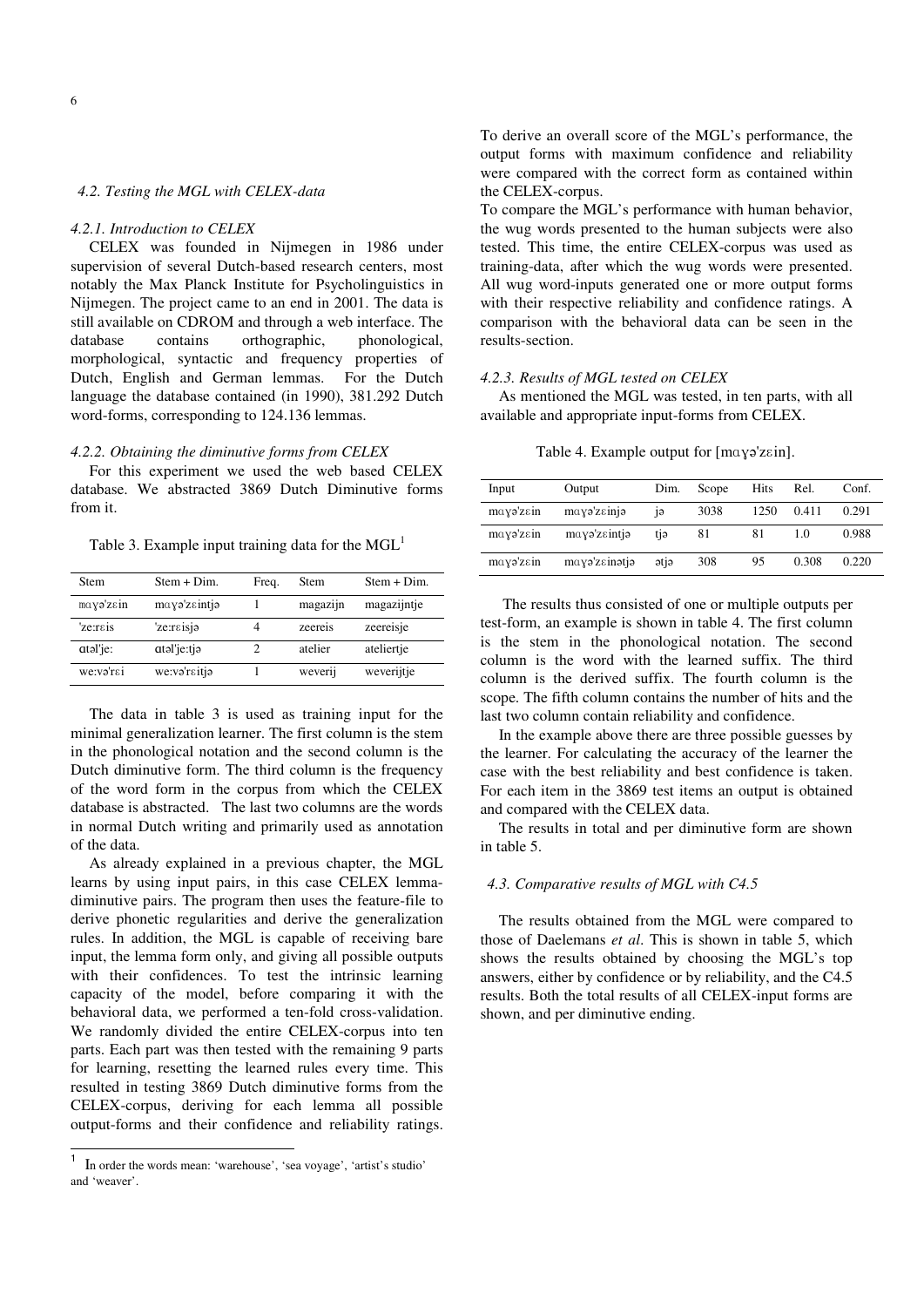Suffix MGL-Confidence (% correct) MGL-Reliability (% correct)  $C<sub>4</sub>5$ (% correct) **Total: 96.1 96.3 97.4** ja 96.4 96.9 99.2 tja 99.2 99.1 99.3  $kj$  98.7 82.9 90.0 pja 99.0 99.0 99.0 90.0 atja 78.1 81.9 84.0

Table 5. Results of the MGL and C4.5.

The minimal generalization learner scores on 3869 items better when the best results of the minimal generalization learner are picked on reliability with a total score of 96.6 percent then on confidence with a total score of 96.4 percent. Daelemans *et al.* mention a total score of 97 percent on 3950 words. The confidence scores are the best on the suffix  $[k]$ . With 76 occurrences in the CELEX database the [kja] is the rarest suffix, which indicates that the Minimal Generalization Learner scores good on irregularities. The rare [pjə] with 102 counts in the database scores better than the 90 percent outcome from the C4.5 learner on that suffix, but the [atja] with 370 items in the database scores slightly better with the C4.5 learner. In overall the C4.5 learner has better success with the most frequent items while the Minimal Generalization Learner scores best on the suffixes with lower frequency in the database.

#### *4.4. Comparative results of MGL with behavioral data*

A regression analysis was performed in order to assess the correlation between the Mean Behavioral Ratings and the Confidence Ratings produced by the MGL for each wug word diminutive form. Some of the diminutive forms were excluded from the analysis because the MGL algorithm did not produce a confidence rating for them. The forms that did not produce a rating trough the MGL were excluded from the analysis and the analysis was made for the remaining 91 forms. The obtained Pearson Correlation is  $0.647$  (p<0.001) and the R^2 corresponding to the regression line is 0.323 (figure 1). This indicates that an increase in the participants' mean survey ratings correspond to an increase of the confidence ratings of the MGL.

Finally, the regression analysis showed that only about 30% of the variability of the data obtained from the questionnaire can be explained by the confidence ratings of the MGL. Several explanations for this effect can be pointed out. First of all, as can be seen in figure 1, the MGL confidence ratings have a discrete distribution in the lowest levels and the behavioral data does not. This fact can be due to the calculation of the reliability rating by the MGL and the formation of "islands of reliability" (Albright & Hayes, 2003) that are very narrow (rules that can be applied



in only a few cases, but with high confidence) and in such a way produce the same coefficient in a multitude of cases.

Figure 1. Linear regression between the mean behavior ratings for 91 wug-words from the questionnaire and the corresponding confidence ratings produced by the MGL.  $R^2=0.323$  (t=7.69; p=0.00).

#### **5. Discussion**

The generalization model performed with high accuracy when choosing the diminutive suffixes for noun lemmas in CELEX. Its performance was as high as Daelemans *et al.*'s model, which shows that *a priori* knowledge of categories is not necessary for learning Dutch diminutives.

A more interesting test was to see whether the generalized rules found simulate human behaviour. Exposing people to unfamiliar words, wug words, will avoid instance-based answers and force the subjects to use generalized rules on the basis of phonotactics. MGL, if using the same rules, should then produce answers that are similar to the behavioural results. This was shown to be true for most of the diminutive categories, barring one. For 21 out of 25 wug words, the suffix with the highest MGL confidence corresponded to the answer with the highest score given by the subjects, or one of the not significantly different highest answers. Notably, the model did not generate any answers for wug words in the diminutive category [kja], although it did generalize rules from CELEX with this suffix. Despite this obvious omission, the correlation found between human scores and MGL's confidence ratings was strong and significant. This could suggest that the underlying generalized rules are the same for people and the MGL.

The MGL lacked any answers with the suffix [kja]. There is a noticeable problem when the wug word's lemma ended in  $[\eta]$  without a preceding  $[I]$ , but with a different vowel. The CELEX pairs used for training only contained nouns with the diminutive suffix [kja] if the lemma ended on [In], whereas the survey contained several wug words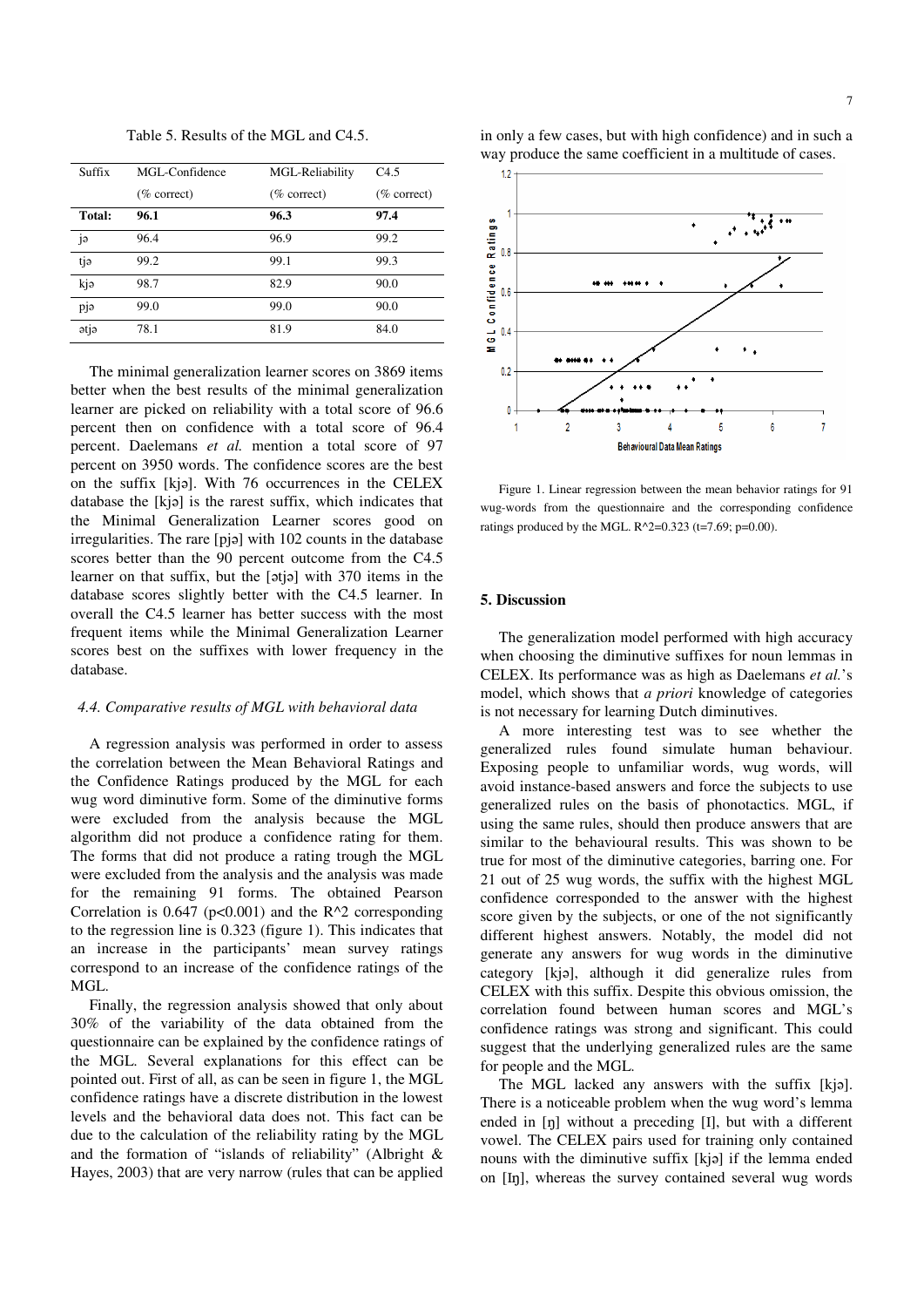ending in  $[\eta]$  with different preceding vowels. Interestingly people did give [kja] answers with these wug words, where MGL did not. Two explanations are possible.

People were asked to rate each possible diminutive form for naturalness, or how 'Dutch' the word sounded. To obtain complete insight into people's preferences, subjects were not explicitly asked to generate suffixes themselves on the basis of a lemma, but to score all diminutive forms. With all possibilities written out in full, they were directly exposed to the, possibly incorrect, diminutive forms with the suffix  $[k]$  and lemmas ending in a  $[n]$  preceded by one of these vowels:  $[\varnothing!]$ ,  $[\varnothing]$ .  $[\varepsilon]$  or  $[Y]$ . Dutch does have diminutive words that end in [nkja], and that have the just mentioned preceding vowels (such as *bankje* ('small sofa')), but these words contain the [k] in their lemma, making the suffix [jə] and not [kjə]. This could explain why people give diminutive forms such as *augengkje* a high score, because they sound natural if the lemma were to contain the [k], such as *augengk*. The MGL could not copy such behavior, for it can only generate answers on the basis of the actual lemma. If the MGL would be asked how natural the diminutive form is as a Dutch native word, it could possibly answer exactly like humans, because these wug words with [kja] as a suffix do seem to comply to Dutch phonotactic rules. This could be tested by inputting the diminutive forms of the wug words in a MGL-model that can work with phonotactical constraints, such as the MGL-model implemented by Bart Cramer (unpublished manuscript). Another way to test this scenario is by giving human subjects the wug words such as *augengkje* and ask them to name the lemma. If people were to give *augenk* as a lemma, it would strongly suggest that people are indeed generating [kja]-suffixes on the basis of phonotactics and not with the correct lemma.

The second explanation deals with the available information with which to learn the rules for Dutch diminutive forms. People could be choosing the suffix [kja] on the basis of a rule that the MGL had not learned. The question then is whether the CELEX data is sufficient for the extraction of such a rule or that human subjects are able to generate the diminutive form in question without the need for positive examples. CELEX contains a great many Dutch words, but might exclude important categories such as proper names, verbs, foreign words or adjectives, of which many can be inflected into a diminutive form. If people are using such extra sources for learning the rule that causes the discussed behavior, then including them as training data for the MGL should allow the learner to come up with the same rule. If, however, extra sources for learning do not lead to similar behavior, it is possible to argue that the 'strategy' used by humans is different. The most extreme speculation would be that people are able to produce forms for which positive examples are not included in the learning material, because they can generalize more than the MGL.

With the exception of this special case, in which the answers between MGL and people differ significantly, the

model seems to behave very similar to the natural system. Without any *a priori* categories assigned to the diminutive suffixes, it is clear that minimal generalization, as defined by Albright and Hayes (2002, 2003), can solve the welldefined language problem of Dutch diminutive forms.

Comparing the model's multiple answers per wug word and those of the subjects, shows a strong correlation. This can be explained very well if humans do not have a dual mechanism for regular and irregular cases (one of the assumptions on which MGL is based, see Albright & Hayes, 2003). Instead, humans might generate answers with multiple rules and pick the answer with the highest likeliness of being correct. The possible existence of more regular and irregular rules are explained by the model in having 'isles of reliability'. These are rules that have such a high scope and score (confidence) that they dominate all behavior within their scope, but leave room for specific exceptions. This would result in behavior that shows (seemingly) fixed rules dealing with regular cases, but it would allow for secondary answers with a lower confidence score, that are similar to people's secondary answers.

The previously described future experiments will determine what caused the observed omission of [kja]suffixes by the model. This excluded, the MGL as a model for human language learning is successful in learning rules for generating Dutch diminutive forms on the basis of naturally occurring training data.

#### **Acknowledgments**

First and foremost we would like to thank Adam Albright for supplying us with his (and Hayes') Java code for the MGL. He also gave valuable advice during his visit to the Netherlands.

Furthermore, we would like to thank Bart Cramer for introducing us to the theory of Minimal Generalization and allowing us insight into his implementation of the model.

Special thanks go to Elske van der Vaart for some final vital scrutinizing, something which comes natural to her.

Finally, we thank all friends and co-students who were bored and kind enough to help us with the online survey.

#### **References**

Albright, A. & Hayes, B. (2002). Modeling English Past Tense Intuitions with Minimal Generalization. in: *Proceedings of the Sixth Meeting of the ACL Special Interest Group in Computational Phonology*.

- Albright, A. & Hayes, B. (2003). Rules vs. Analogy in English Past Tenses: A Computational/Experimental Study, *Cognition 90*, pp. 119- 161.
- Daelemans, W., Bereck, P. & Gillis, S. (1997). Data Mining as a Method for Linguistic Analysis: Dutch Diminutives, *Folia Linguistica*, *XXXI/I -2*, pp. 57-75.
- Chomsky, N. (1965). *Aspects of theTheory of Syntax*. Cambridge, Mass.: MIT Press.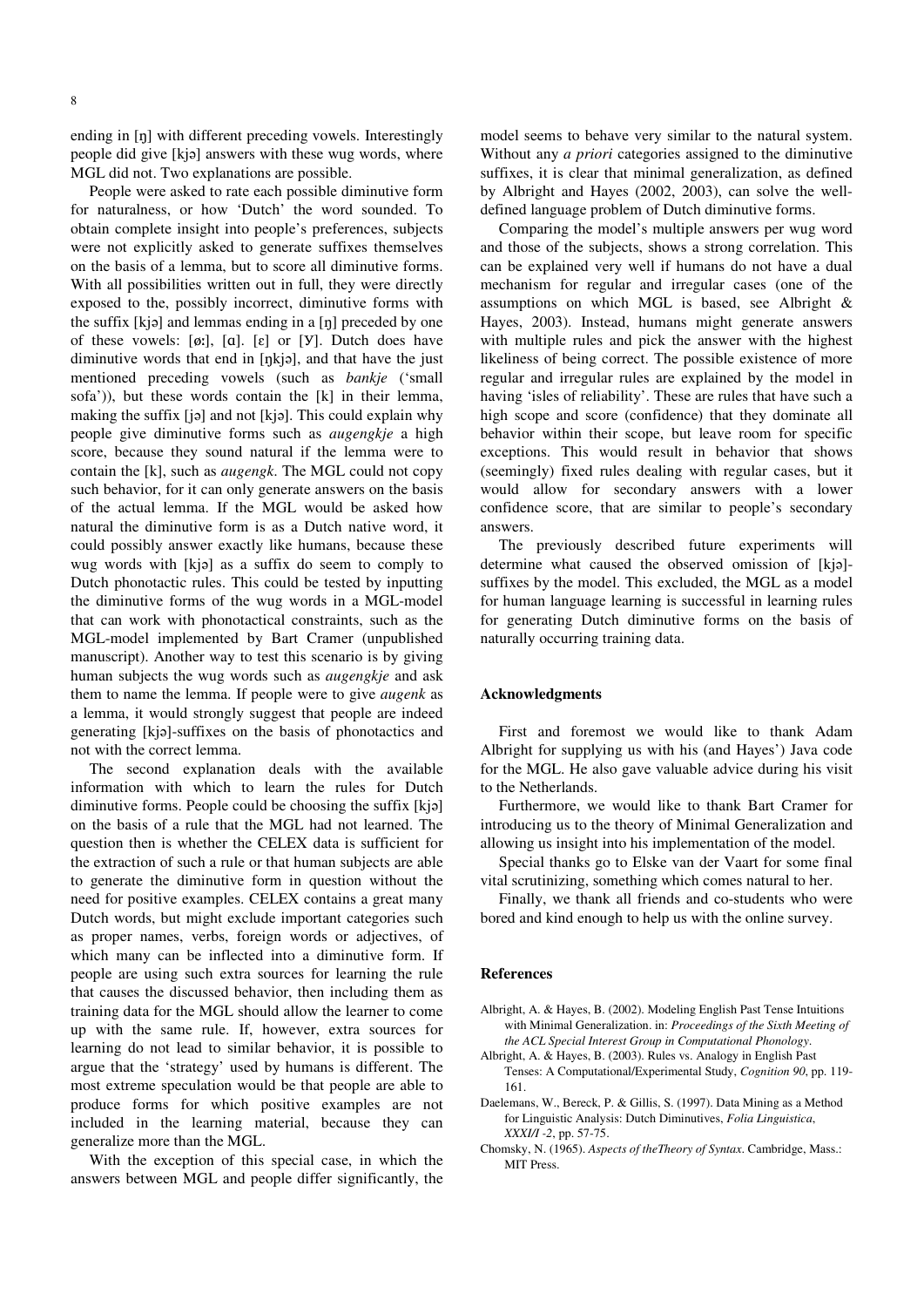- Chomsky, N. (1980). *Rules & Representation*. Cambridge, Mass.: MIT Press.
- Crain, S. & Pietroski, P. (2001). Nature, Nurture and Universal Grammar. *Linguistics and Philosophy, 24*, pp. 139-186.
- Cramer, B. (unpublished manuscript). *Stochastic rule-based phonotactics.* http://www.ai.rug.nl/~bcramer/publications/MSc\_minor\_thesis\_Cram er.pdf
- Duyck, W., Desmet, T., Verbeke, L. & Brysbaert, M. (2004). WordGen: A Tool for Word Selection and Non-Word Generation in Dutch, German, English, and French. *Behavior Research Methods, Instruments & Computers, 36(3),* pp. 488-499.
- Mikheev, A. (1997). Automatic Rule Induction for Unknown-Word Guessing. *Computational Linguistics, 23*, 405-423.
- Mintz, T. H., Newport, E. L., & Bever, T. G. (1995). Distributional Regularities of Form Class in Speech to Young Children. In Jill Beckman (Ed.), *Proceedings of the 25th Annual Meeting of the North Eastern Linguistics Society*. Amherst, Mass: GLSA.Mintz, Newport and Beer.
- Pullum, Geoffrey K. & Barbara C. Scholz. (2002). Empirical Assessment of Stimulus Poverty Arguments. *The Linguistic Review 19* (special issue, nos. 1-2: 'A Review of "The Poverty of Stimulus Argument",' edited by Nancy Ritter), pp. 9-50.
- Quinlan, J.R. (1987). *Programs for Machine Learning*. San Mateo: Morgan Kaufmann.
- Quinlan, J.R. & Rivest, R.L. (1989). Inferring Decision Trees Using the Minimum Description Length Principle. *Information and Computation 80(3)*, pp. 227-248.

Trommelen, M. (1983). *The Syllable in Dutch*. Dordrecht: Foris.

Yang, C., (2004). Universal Grammar, Statistics or Both? *Trends in Cognitive Sciences, 8(10),* pp. 451-456.

# **Appendix A.**

Rules of C4.5 for constructing nodes, and pruning.

- T is the set of training examples.
- A class is one of the possible outcome-categories.
- Features are the attributes of the input (such as
- phonetic features for language input).

# **Make-Decision-Tree ( T ) :**

- If T contains cases belonging to class C<sub>j</sub>, then the decision Tree for T is a leaf identifying class Cj.
- If T contains no cases. T is then a leaf. The overall majority class in the parent nodes of T is chosen as the identifying class for T.
- If T contains cases that belong to a mixture of classes. Then tests are constructed on single features. A test results in several subsets from the examples in T. The test with the highest Information Gain (based on entropy) will be used to construct the decision node for T. All constructed subsets will be input for Make-Decision-Tree (T).

# **Pruning ( T ) :**

• Convert the paths from root to leaf node into rules. Example: If  $(Atr1 = X)$  and  $(Atr2 = Y)$ , then outcome Category-1.

- Remove preconditions, if this would result in improving the estimated accuracy.
- Sort the rules per single class into subsets of rules.
- Sort the subsets on number of training cases covered by the subset.
- Sort the rules in the subsets based on their estimated accuracy (by calculating the Minimum Description Length over rules per class).
- Create a default rule, for the case none of the rules can be applied on the input.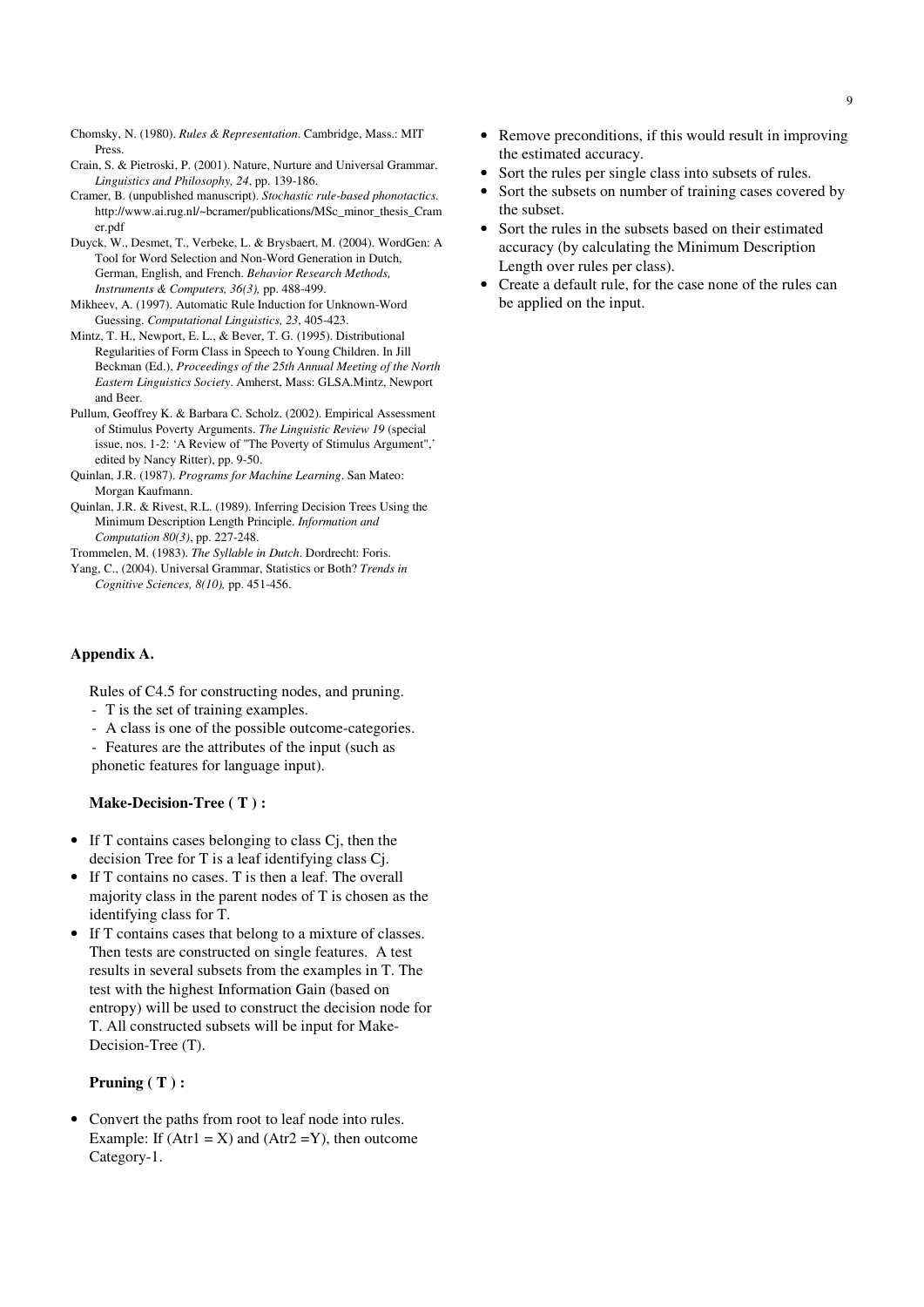#### **Appendix B.**

Below is shown the web-survey used for the behavioral study. The Dutch instruction reads, in short: "We are conducting a study in language acquisition of children, with the help of a computermodel. The following questions will be about wug-words, non-existing words, and we would like you to rate each possible form on a scale of 1 (not natural) till 7 (very natural). These answers will be compared to those of the model."

# Hoe leren wij taal?

Wij doen een klein onderzoekje over hoe kinderen taal leren, daarvoor testen wij een computermodel. Leuk dat je mee wilt doen!

Hieronder volgt een lijst met WugWoorden, dit zijn niet bestaande woorden die Nederlands klinken. Voor elk van deze woorden tonen wij de 5 mogelijke verkleinwoorden die je er mee kunt maken.

Met deze vragenlijst willen we je vragen per mogelijke uitkomst aan te geven hoe goed je deze vindt. De uitkomsten zullen wij vergelijken met het computermodel.

Zou je eerst wat informatie over jezelf willen invullen? (doorhalen indien niet van toepassing)

Leeftijd:  $M/V$ Geslacht: Studie: Bachelorstudent faculteit Letteren / Masterstudent faculteit Letteren / werkende Iets anders:

De woorden worden in willekeurige volgorden met de mogelijke uitkomsten weergegeven. Per woord willen wij vragen hoe natuurlijk een woord, op een schaal van 1 tot 7, je in de oren klinkt (zeg het woord ook even hardop, of in je hoofd). Per woord is ook aangegeven welke lettergreep de klemtoon heeft, deze lettergreep is dik en cursief afgedrukt.

#### De vragenlijst:

Score: 1 is heel onnatuurlijk tot en met 7 voor heel natuurlijk.

|          |           |    | $\mathcal{D}$  | $\overline{\mathbf{3}}$   | $\overline{4}$ | 5   | 6 | 7 |
|----------|-----------|----|----------------|---------------------------|----------------|-----|---|---|
| 1. bjarn | bjampje   |    | $\mathbf{C}$   |                           | .              |     |   | O |
|          | bjarnje   | D. |                |                           |                |     | . |   |
|          | bjarnkje  |    |                |                           |                |     | . |   |
|          | bjarnetje |    |                |                           | .              |     |   | O |
|          | bjarntje  |    |                |                           |                |     | . |   |
|          |           |    |                |                           |                |     |   |   |
|          |           |    | $\mathfrak{D}$ | 3                         | $\overline{4}$ | -5  | 6 | 7 |
|          | kwolmetje |    |                |                           |                |     | . |   |
|          | kwolmpje  |    |                |                           |                |     | . |   |
| 2. kwolm | kwolmkje  |    |                |                           | .              |     |   | O |
|          | kwolmje   | 0  | $\bullet$      | $\mathbf{C}$ $\mathbf{C}$ |                | - 0 | o | O |